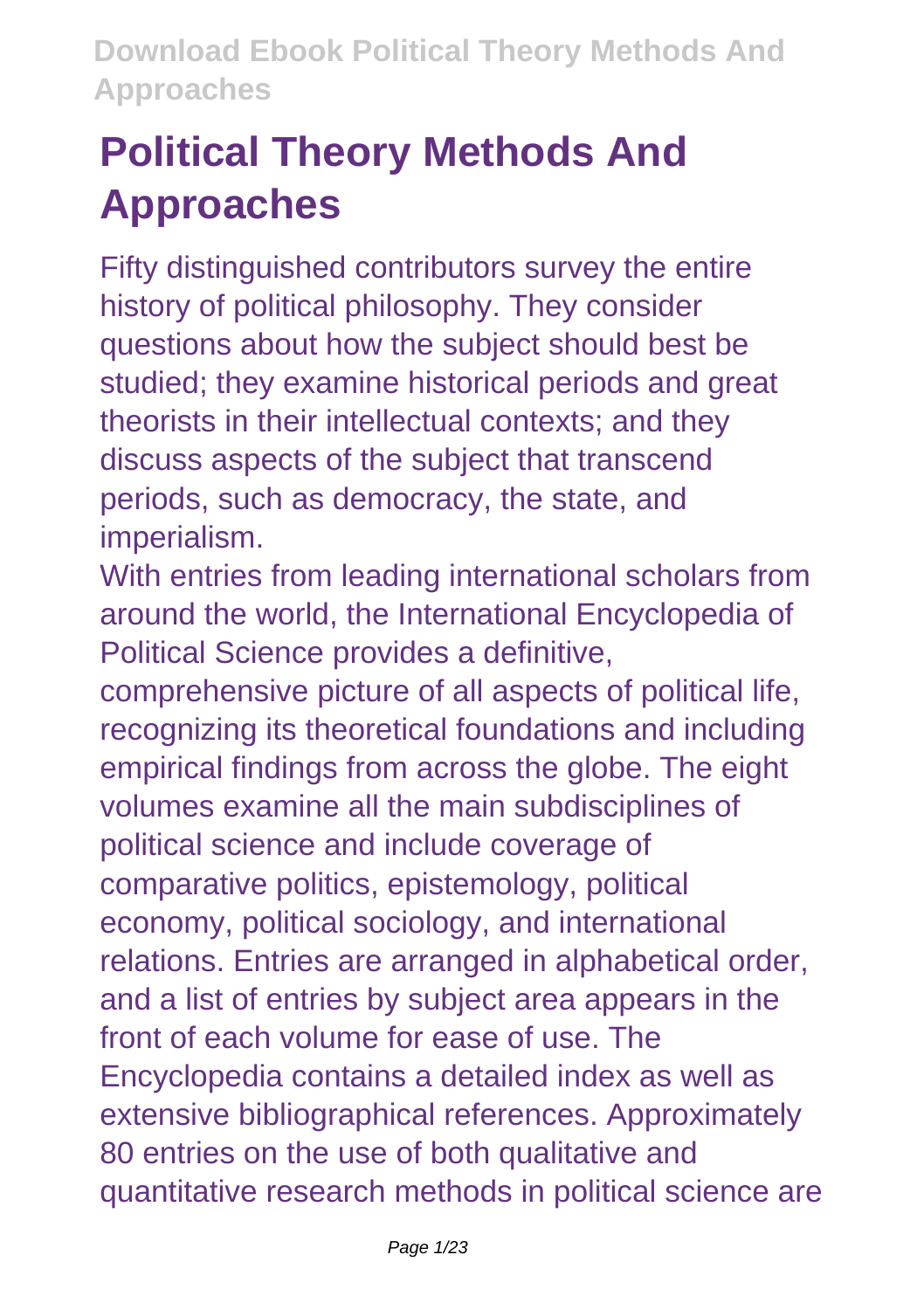provided. The process of democratization will remain a vital topic during the 21st century, and the encyclopedia contains extensive coverage of the evolution of democracy as well as other political systems. Readers will find theoretical and empirical background on other important issues such as global security, the relationship between religion and the state, and political issues related to gender and race/ethnicity. The International Encyclopedia of Political Science provides an essential, authoritative guide to the state of political science at the start of the 21st century and for decades to come, making it an invaluable resource for a global readership, including researchers, students, citizens, and policy makers.

Originally published in 1927, this book was written as a reaction to the First World War, hoping to try and analyse the causes leading up to it. The author states in the Preface that he puts this forward as an unsystematic contribution to what he is conscious is a very great subject, and he adds since Aristotle, an almost untouched one. He starts by looking at the nature, methods and uses of history, considered from a political point of view. He goes on to look at the possibility of a political science; the place of politics among the social sciences, and the process of politics. In conclusion he considers the relation of politics and ethics.

Focusing on critical approaches to security, this new Page 2/23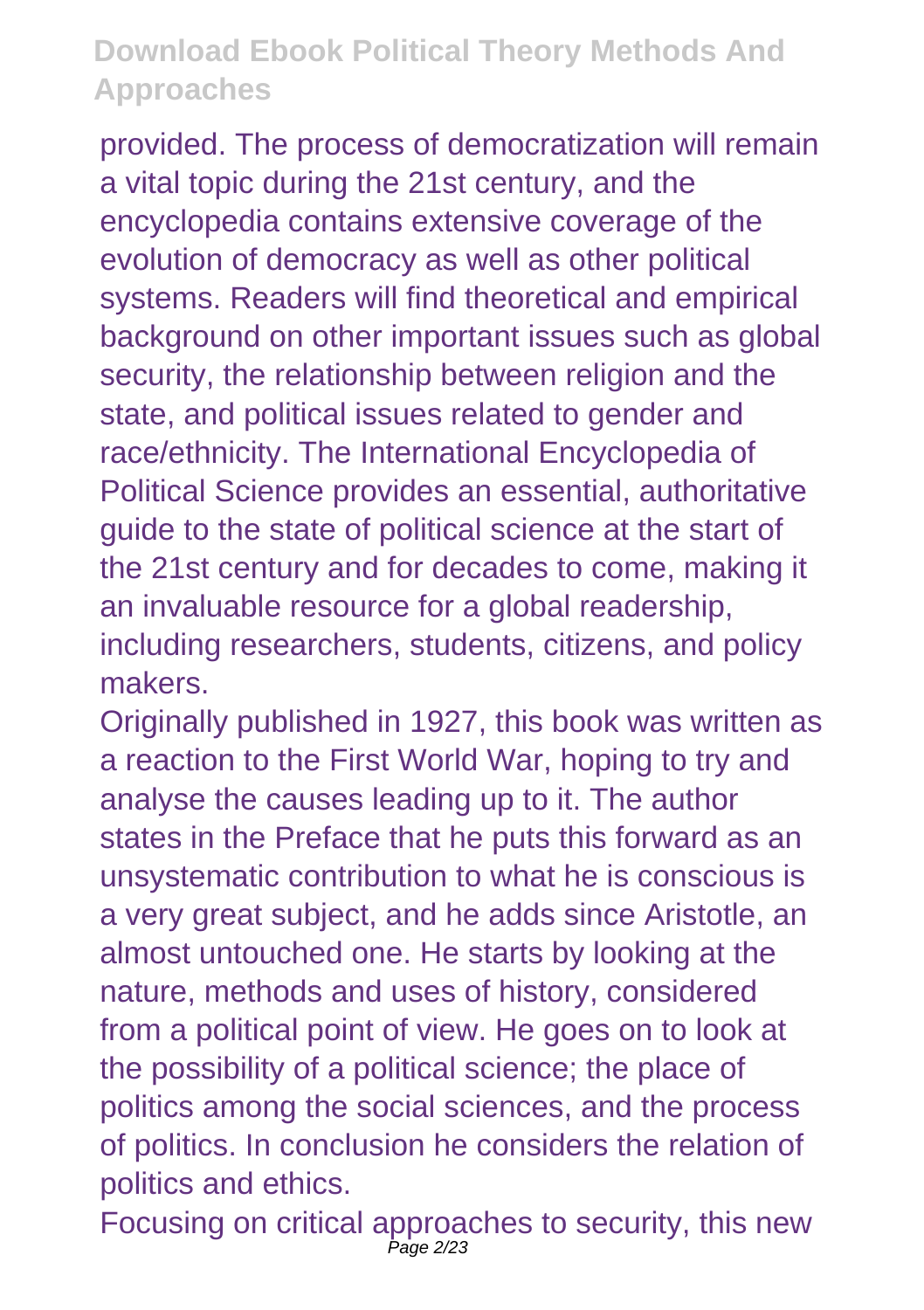textbook offers readers both an overview of the key theoretical perspectives and a variety of methodological techniques. With a careful explication of core concepts in each chapter and an introduction that traces the development of critical approaches to security, this textbook will encourage all those who engage with it to develop a curiosity about the study and practices of security politics. Challenging the assumptions of conventional theories and approaches, unsettling that which was previously taken for granted – these are among the ways in which such a curiosity works. Through its attention to the fact that, and the ways in which, security matters in global politics, this work will both pioneer new ways of studying security and acknowledge the noteworthy scholarship without which it could not have been thought. This textbook will be essential reading to advanced undergraduate and postgraduate students of critical security studies, and highly recommended to students of traditional security studies, International Relations and Politics.

The Oxford Handbooks of Political Science are the essential guide to the state of political science today. With engaging contributions from major international scholars The Oxford Handbook of Political Methodology provides the key point of reference for anyone working throughout the discipline. A revolutionary textbook introducing masters and Page 3/23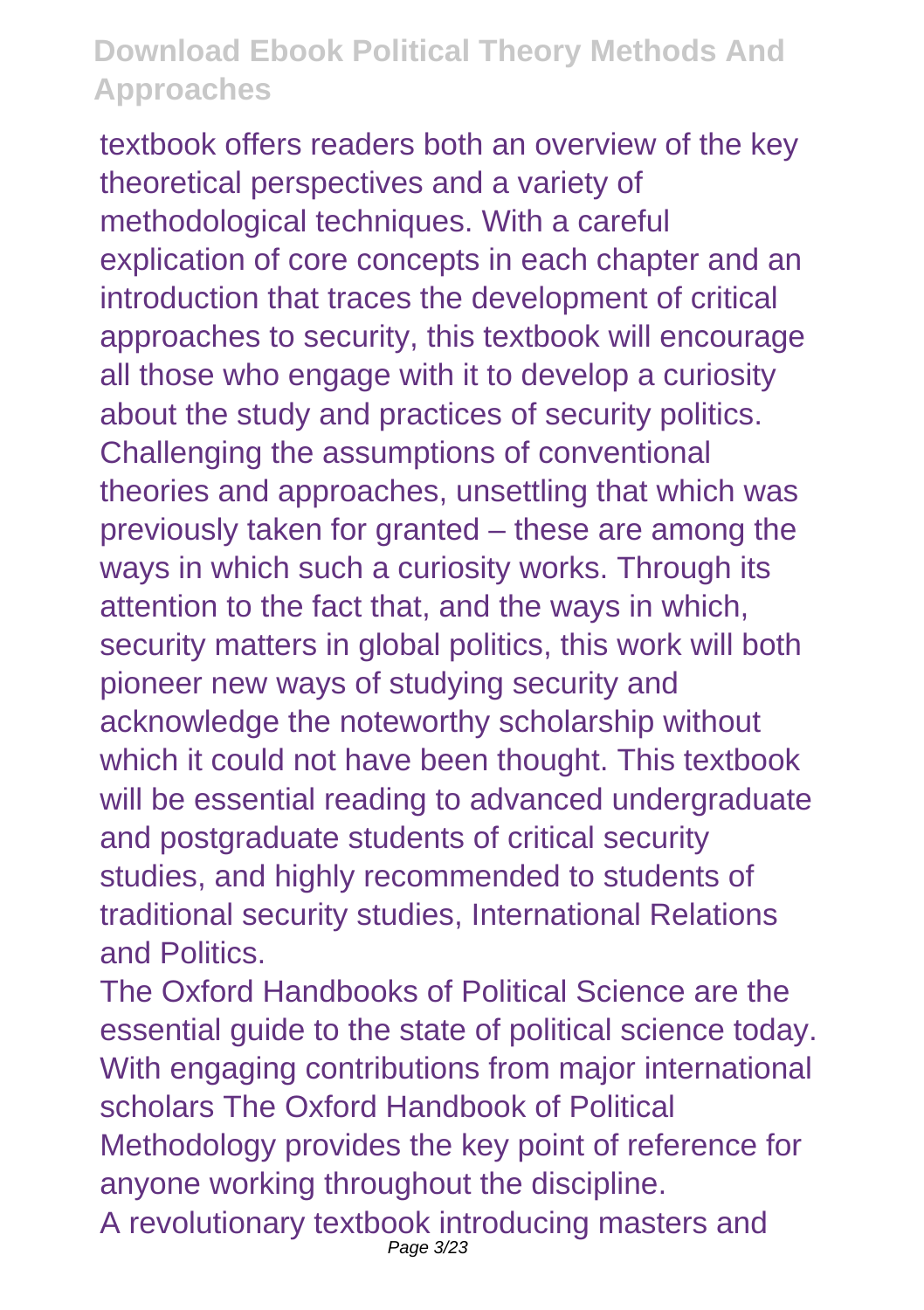doctoral students to the major research approaches and methodologies in the social sciences. Written by an outstanding set of scholars, and derived from successful course teaching, this volume will empower students to choose their own approach to research, to justify this approach, and to situate it within the discipline. It addresses questions of ontology, epistemology and philosophy of social science, and proceeds to issues of methodology and research design essential for producing a good research proposal. It also introduces researchers to the main issues of debate and contention in the methodology of social sciences, identifying commonalities, historic continuities and genuine differences.

This is the most comprehensive book ever published on philosophical methodology. A team of thirty-eight of the world's leading philosophers present original essays on various aspects of how philosophy should be and is done. The first part is devoted to broad traditions and approaches to philosophical methodology (including logical empiricism, phenomenology, and ordinary language philosophy). The entries in the second part address topics in philosophical methodology, such as intuitions, conceptual analysis, and transcendental arguments. The third part of the book is devoted to essays about the interconnections between philosophy and neighbouring fields, including those of mathematics, Page 4/23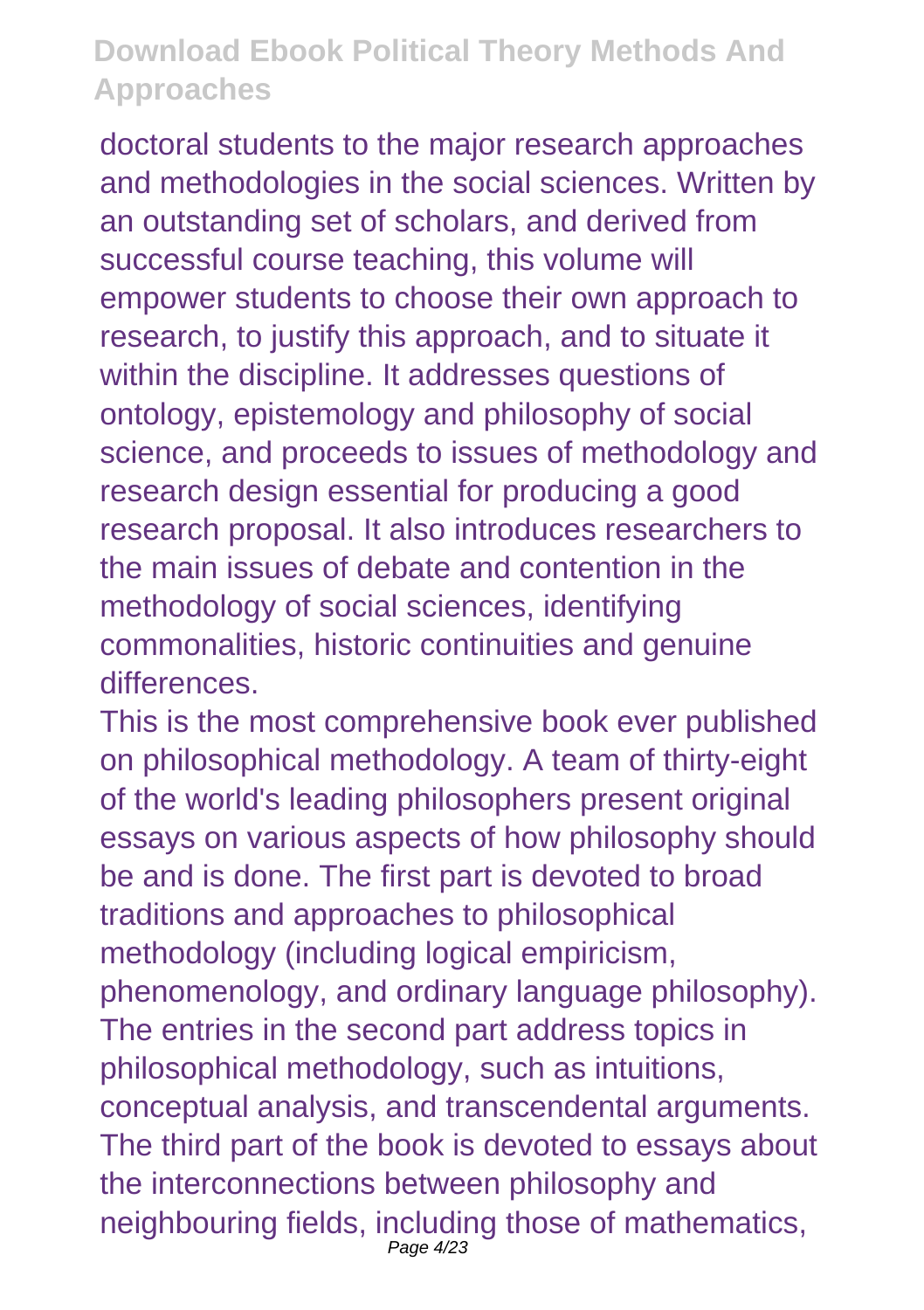psychology, literature and film, and neuroscience. A short, lively and innovative text, this book addresses the question of what constitutes good practice in a variety of political science methods and examines the philosophy that underpins them. It argues for a pluralistic approach that will deliver effective analysis and an in-depth understanding of political events.

This book develops an approach to both method and the socio-political implications of knowledge production that embraces our embeddedness in the world that we study. It seeks to enact the transformative potentials inherent in this relationship in how it engages readers. It presents a creative survey of some of the newest developments in critical research methods and critical pedagogy that together go beyond the aims of knowledge transfer that often structure our practices. Each contribution takes on a different shape, tone and orientation, and discusses a critical method or approach, teasing out the ways in which it can also work as a transformative practice. While the presentation of different methods is both rigorously practice-based and specific, contributors also offer reflections on the stakes of critical engagement and how it may play an important role in expanding and subverting existing regimes of intelligibility. Contributions variously address the following key questions: What makes your research method important? How can others work with it? How has research through this method and/or the way you ended up deploying it transformed you and/or your practice? How did it matter for thinking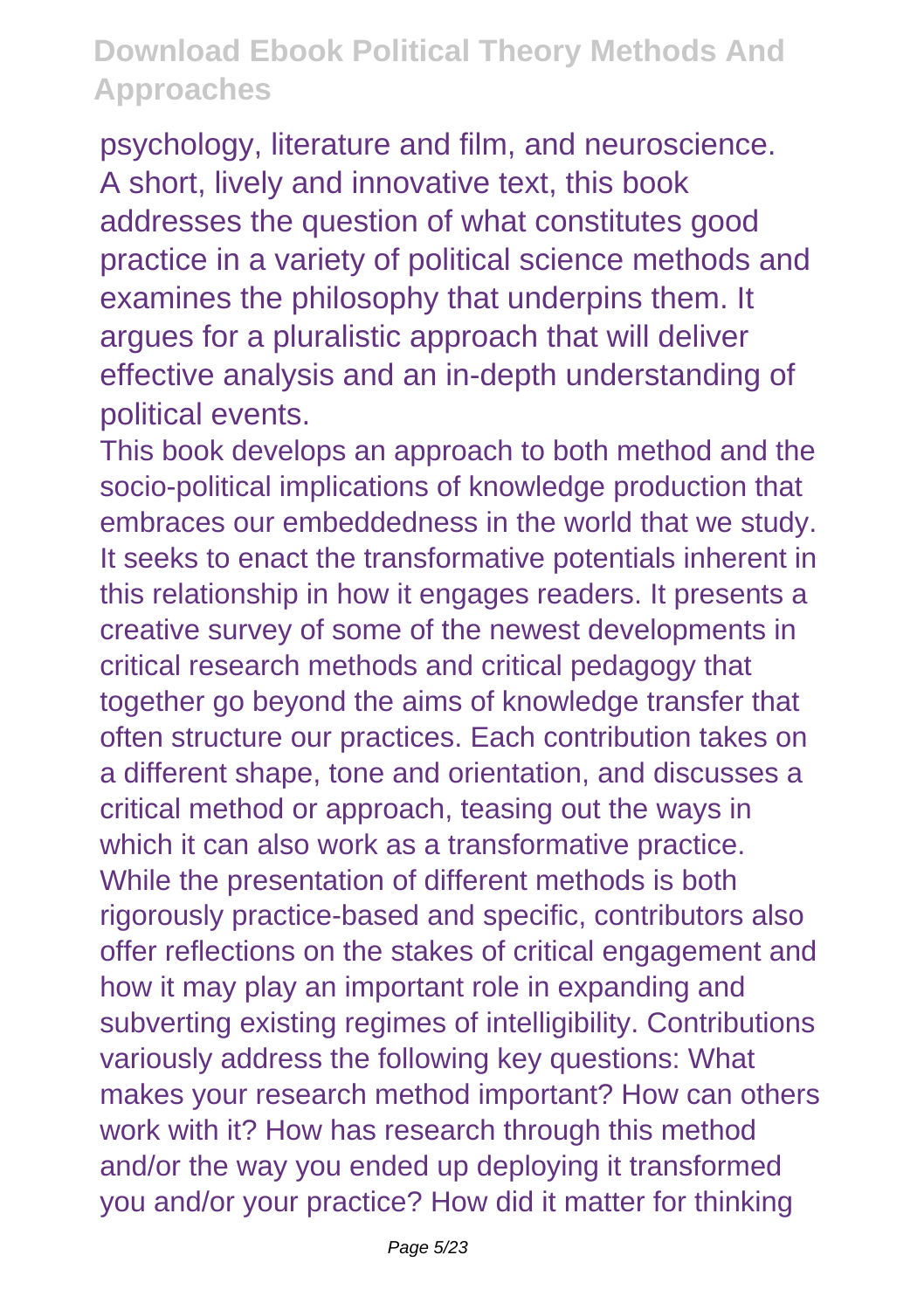about community, (academic) collaboration, and sharing 'knowledge'? This volume makes the case for repoliticizing the importance of research and the transformative potentials of research methods not only in 'accessing' the world as an object of study, but as ways of acting and being in the world. It will be of interest to students and scholars of international relations, critical theory, research methods and politics in general. The systematically revised third edition of the leading text on approaches and methods in political science features a considerable internationalization in both the team of contributors and the range of coverage and examples. About half the chapters are entirely new and the rest are substantially revised and updated. This book examines what political scientists are studying - and how they are doing it - in ways that could improve our world. It features scholars in political science and related fields, who are engaged in research that is more politically relevant than the work that continues to dominate the larger discipline. Their shared commitment "to make the study of politics relevant to the struggle for a better world" represents the continuing legacy of the Caucus for a New Political Science, founded in 1967, and the perestroika movement that began in 2000. Both have challenged the defining commitments of political science as a discipline to narrow, parochial, and apolitical approaches to the study of politics. Although the balance of disciplinary critique and alternative approach varies from chapter to chapter, all of the authors included here offer innovative and progressive perspectives on the study of politics today. Topics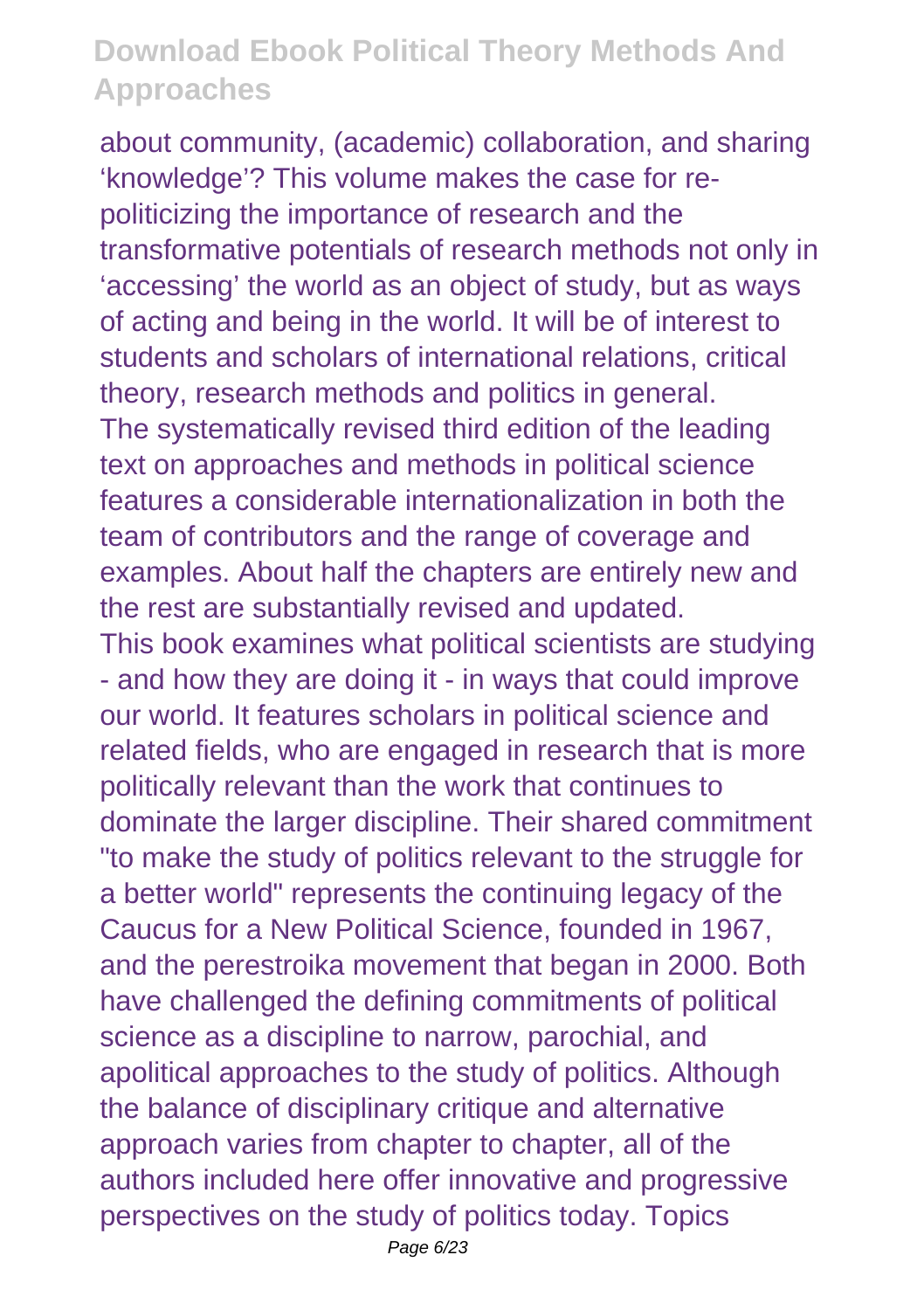include: critiques of mainstream political science methods and models; redefinitions of key concepts and major institutions; reconstructions of the borders, subjects, and spaces of politics; and reflections on the ethical commitments of scholars and scholarly journals. This book was published as a special issue of New Political Science: A Journal of Politics and Culture. What Is Political Theory? provides students with a comprehensive overview of the current state of the discipline. Eleven substantive chapters address the most pressing topics in political theory today, including: - what resources do the classic texts still provide for political theorists? - what areas will political theorists focus on in the future? - can western political theory alone continue to provide a framework for responding to the challenges of modern political life? The authors assess the intellectual challenges to conventional political theory, such as post-structuralism and the scientific study of politics, that have revitalized the field in the last 30 years. They also broaden the perspective to take in nonwestern ideas and to reconceptualize political theory in the light of specifically global challenges. Students and teachers of political theory and political philosophy will find this book invaluable in understanding the factors that have shaped current political theory and which will guide its future development.

This is part of a ten volume set of reference books offering authoritative and engaging critical overviews of the state of political science. This work explores the business end of politics, where theory meets practice in the pursuit of public good.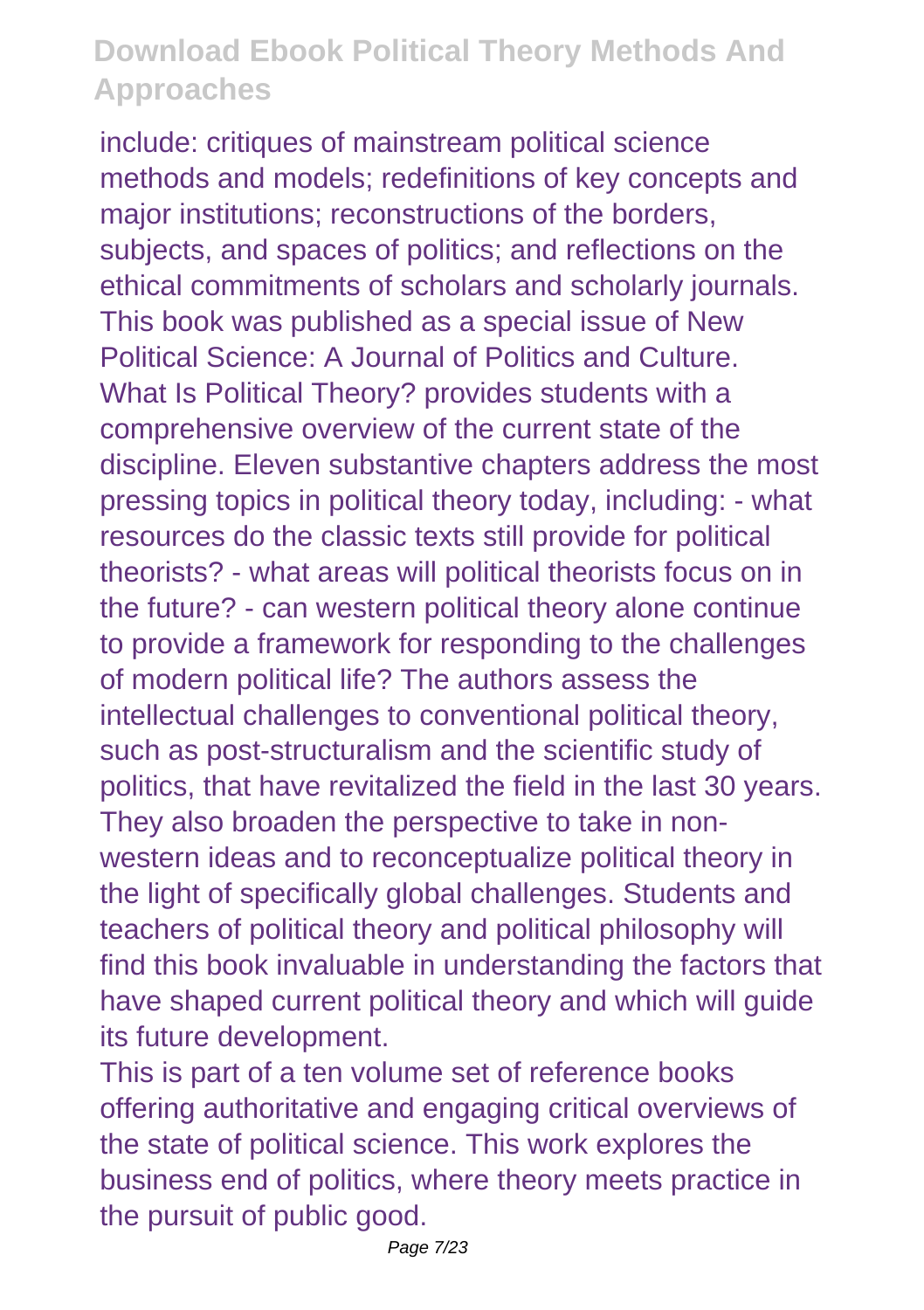"This book provides an engaging and intellectually challenging introduction to political ideologies, while at the same time giving an accessible route into the subject for those new to politics. Supported by an outstanding companion website, it has strong claims to be the best undergraduate textbook on ideologies on the market." Dr. Mike Gough, University of East Anglia Introduction to Political Theory is a text for the 21st century. It shows students why an understanding of theory is crucial to an understanding of issues and events in a rapidly shifting global political landscape. Bringing together classic and contemporary political concepts and ideologies into one book, this new text introduces the major approaches to political issues that have shaped the modern world, and the ideas that form the currency of political debate. Introduction to Political Theory relates political ideas to political realities through effective use of examples and cases studies making theory lively, contentious and relevant. This thoroughly revised and updated second edition contains new chapters on global justice and political violence, as well as an expanded treatment of globalisation and the state. A wide range of pedagogical features helps to clarify, extend and apply students' understanding of the fundamental ideologies and concepts. This is comprised of: · Case studies demonstrate how political ideas, concepts and issues manifest in the real world · 'Focus' boxes encourage students to appreciate alternative viewpoints · A range of thought provoking photographs challenge students to examine concepts from a different angle · Suggestions for further reading and weblinks are also provided to help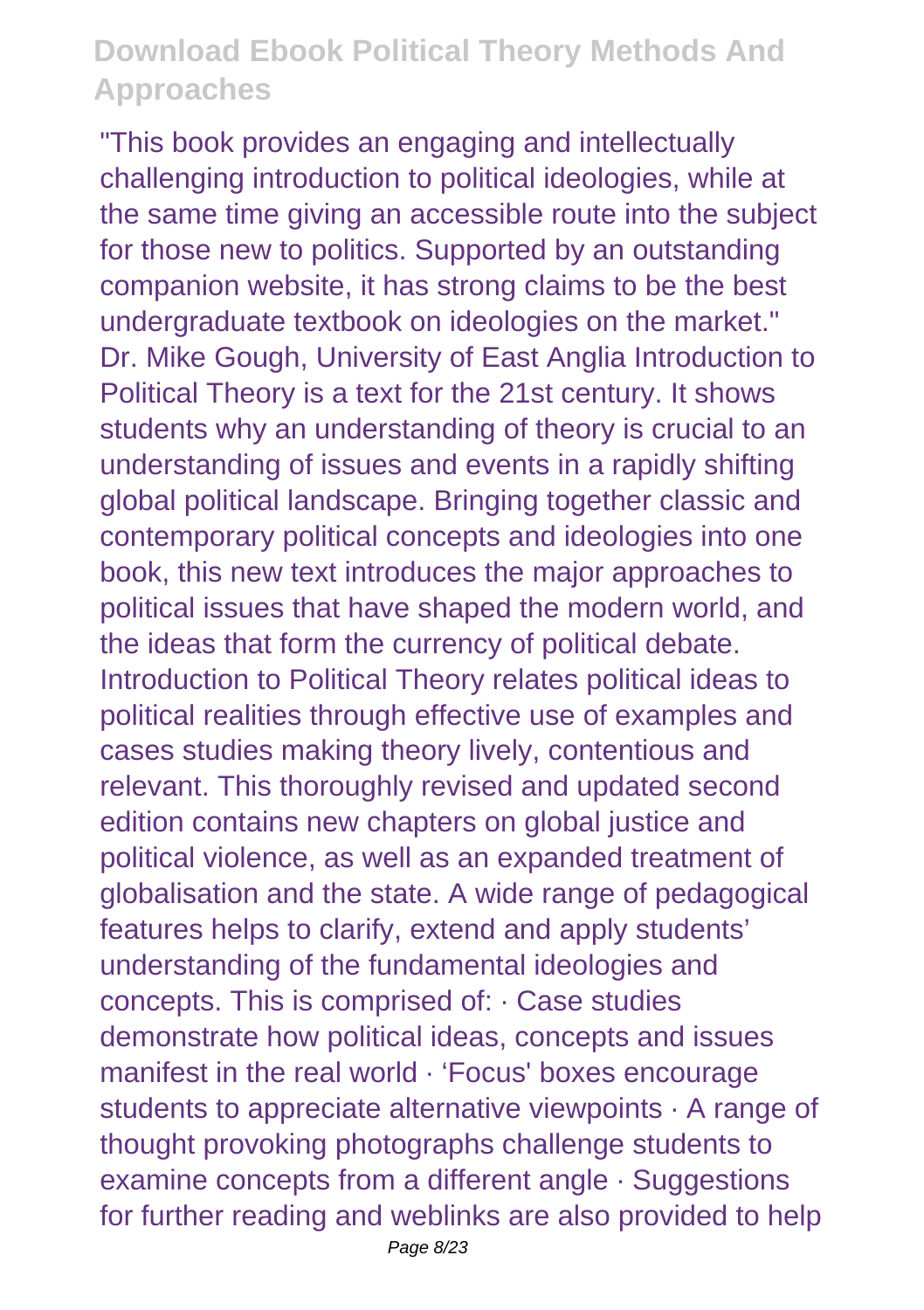students to further their understanding Introduction to Political Theory is accompanied by an innovative website with multiple choice questions, biographies of key figures in political theory, further case studies and an innovative 'how to read' feature which helps students get to grips with difficult primary texts.

`This volume combines remarkable coverage and distinguished contributors. The inclusion of thematic, conceptual, and historical chapters will make it a valuable resource for scholars as well as students' - Professor George Klosko, Department of Politics, University of Virginia This major new Handbook provides a definitive state-of-the-art review to political theory, past and present. It offers a complete guide to all the main areas and fields of political and philosophical inquiry today by the world's leading theorists. The Handbook is divided into five parts which together serve to illustrate: the diversity of political theorizing - the substantive theories that provide an over-aching analysis of the nature/or justification of the state and political life - the political theories that have been either formulated or resurgent in recent years - the current state of the central debates within contemporary political theory - the history of western political thought and its interpretations traditions in political thought outside a western perspective. The Handbook of Political Theory marks a benchmark publication at the cutting edge of its field. It is essential reading for all students and academics of political theory and political philosophy around the world. Increasingly, political scientists use the term 'experiment' or 'experimental' to describe their empirical research.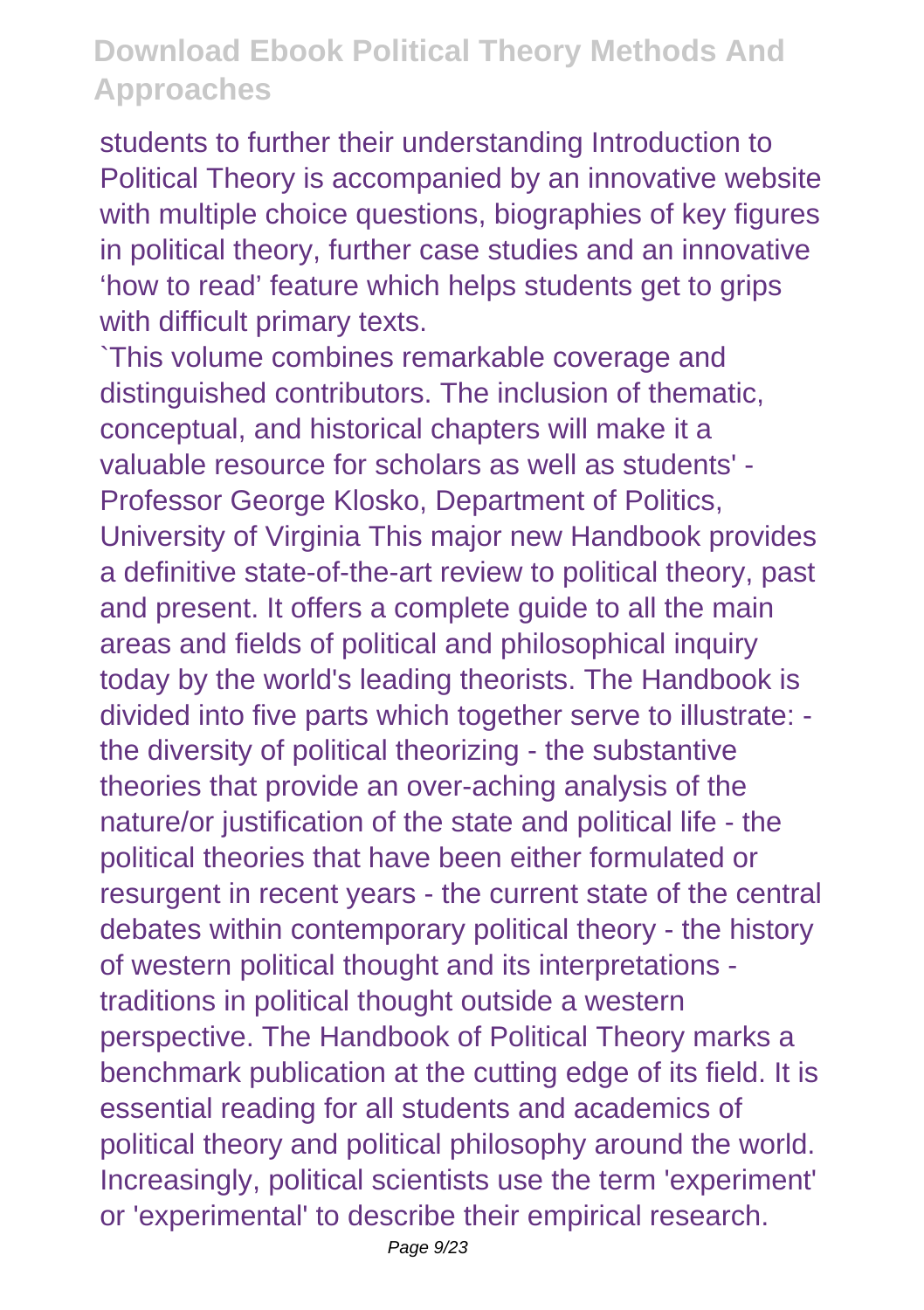One of the primary reasons for doing so is the advantage of experiments in establishing causal inferences. In this book, Rebecca B. Morton and Kenneth C. Williams discuss in detail how experiments and experimental reasoning with observational data can help researchers determine causality. They explore how control and random assignment mechanisms work, examining both the Rubin causal model and the formal theory approaches to causality. They also cover general topics in experimentation such as the history of experimentation in political science; internal and external validity of experimental research; types of experiments - field, laboratory, virtual, and survey - and how to choose, recruit, and motivate subjects in experiments. They investigate ethical issues in experimentation, the process of securing approval from institutional review boards for human subject research, and the use of deception in experimentation.

Theorists interested in learning more about any given interpretive approach are often required to navigate a dizzying array of sources, with no clear sense of where to begin. The prose of many primary sources is often steeped in dense and technical argot that novices find intimidating or even impenetrable. Interpretation in Political Theory provide students of political theory a single introductory reference guide to major approaches to interpretation available in the field today. Comprehensive and clearly written, the book includes: A historical and theoretical overview that situates the practice of interpretation within the development of political theory in the twentieth century. Chapters on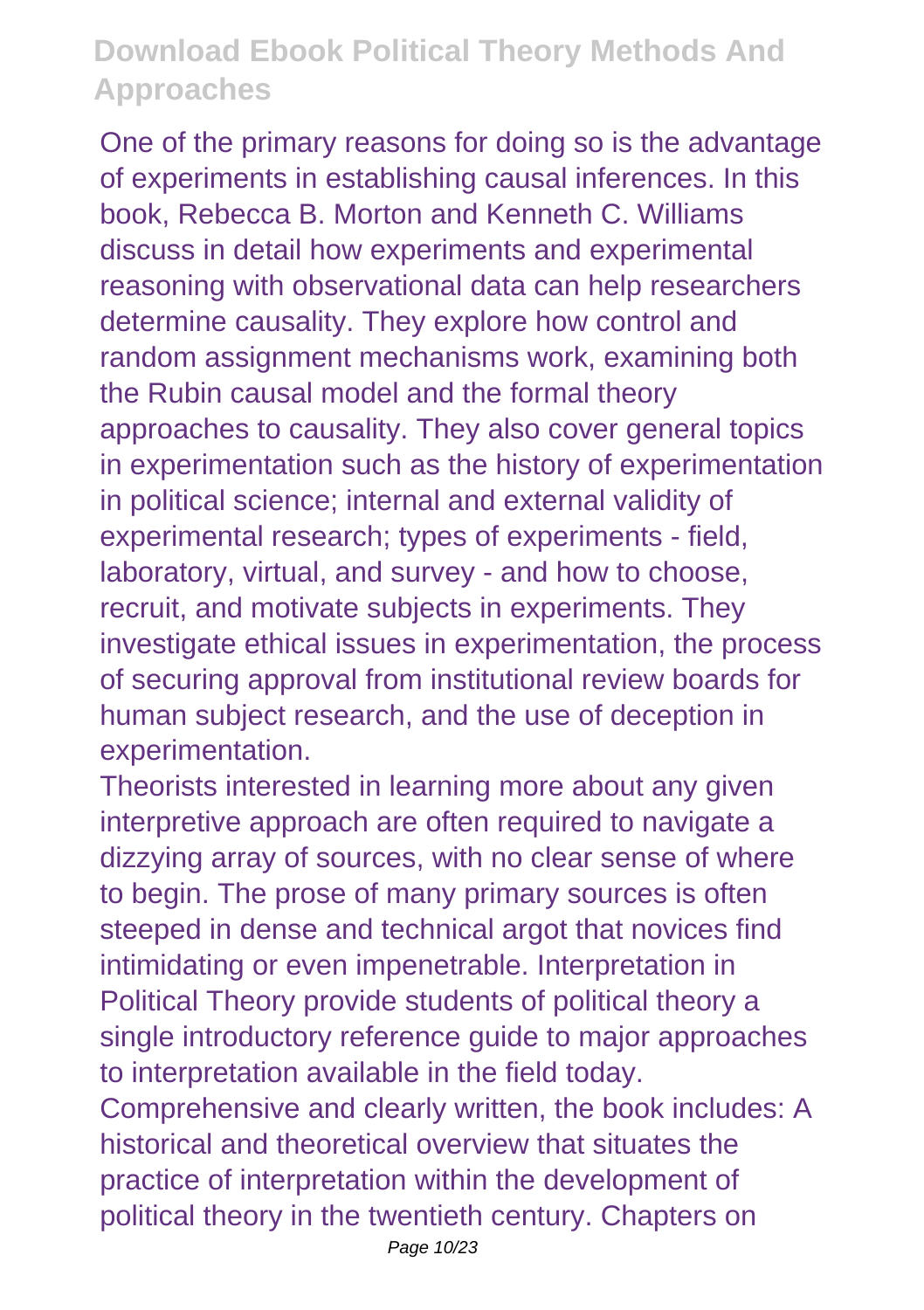Straussian esotericism, historical approaches within the Cambridge School of interpretation, materialist approaches associated with Marxism, the critical approaches associated with varieties of feminism, Greimassian semiotics, Foucaultian genealogy, the negative dialectics of Theodor Adorno, deconstruction as exemplified by Jacques Derrida and Paul de Man, and Lacanian psychoanalysis. An exposition of the theoretical and disciplinary background of each approach, the tools and techniques of interpretation it uses, its assumptions about what counts as a relevant text in political theory, and what it considers to be the purpose or objective of reading in political theory. A reading of Thomas Hobbes's Leviathan to illustrate how each approach can be applied in practice. A list of suggestions for further reading that will guide those interested in pursuing more advanced study. An invaluable textbook for advanced undergraduates, graduate students, and even seasoned scholars of political theory interested in learning more about different interpretive approaches.

This comprehensive overview of the Western tradition of political thought approaches concepts with the aim of helping readers develop their own political thinking and critical thinking skills. This text is uniquely organized around the theme of civil society — what is the nature of a civil society? why is it important? — that will engage students and help make the material relevant. Major thinkers discussed in the text are explored not only with the goal of understanding their views, but also with an interest in understanding the relationship of their ideas to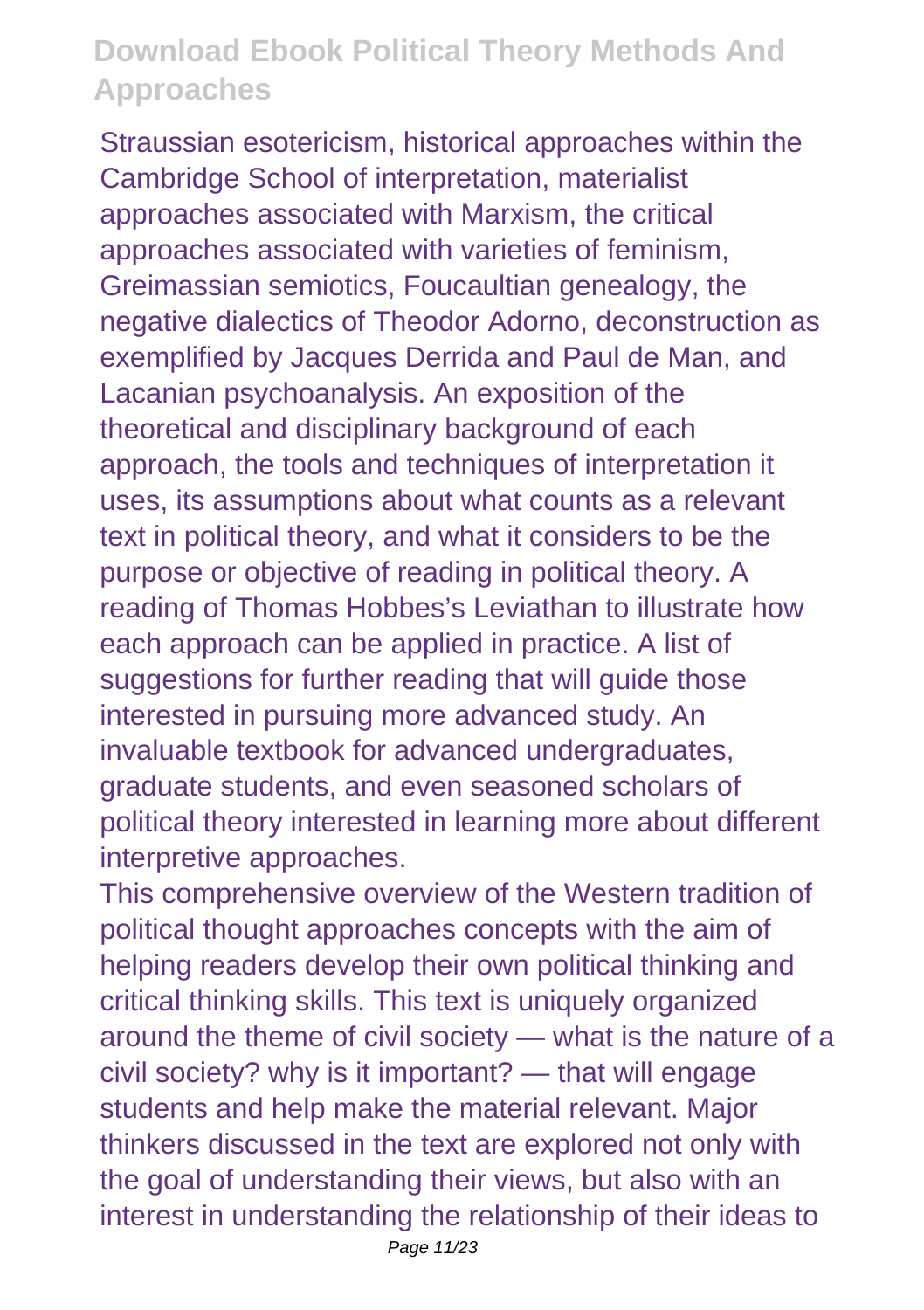the notion of a civil society. DeLue and Dale contend that a civil society is important for securing the way of life that most of us value and want to preserve, a way of life that allows people to live freely and place significance on their own lives. New to the Fourth Edition Connects traditional political theory to contemporary challenges to civil society including new coverage of US electoral politics, the Black Lives Matter movement, Citizens United, and Robert Putnam's view of the decline of social support systems. Updates the coverage of feminism and feminist thinkers, including coverage of gay marriage, in the context of civil society. Expands coverage of global civil society, especially in terms of contemporary challenges posed by ISIS, the failure of the Arab Spring, and ongoing humanitarian crises in Syria, Iran, and beyond.

Political theorists are too often silent on questions of method and approach. David Leopold and Marc Stears have assembled a distinguished group of contributors to break that silence and to explain and defend the research methods they utilise in their own work. The result is a rich and varied collection which does not suggest that there is only one right way to conduct political theory, but rather introduces readers to many of the often unelaborated methods and approaches that currently inform the work of leading scholars in the field. Amongst the topics covered are the complex and contested connections between political theory and a range of adjacent disciplines - including moral philosophy, the empirical social sciences, the history of political thought, the world of 'real' politics, critical social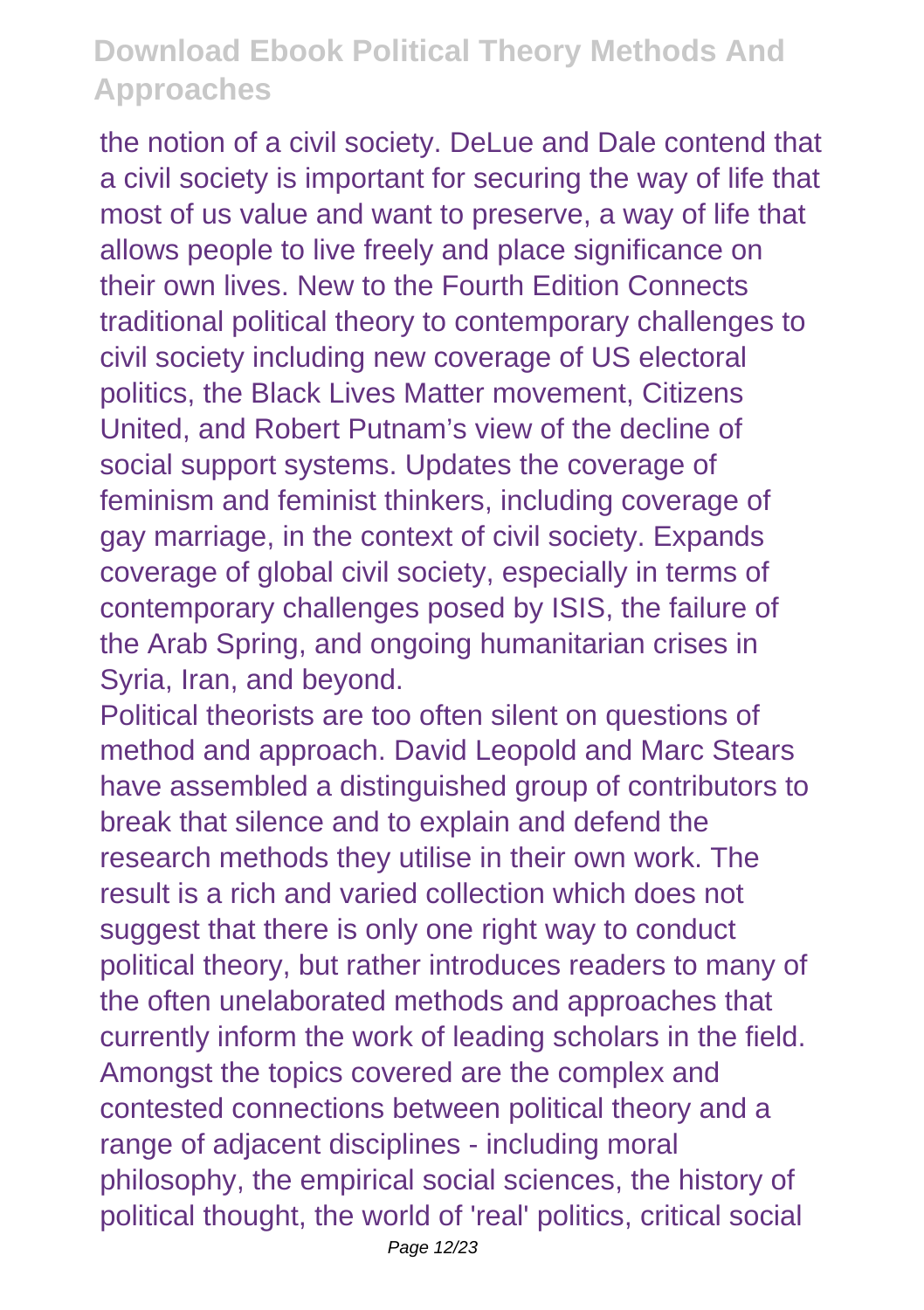theory, and ideology. Both individually and as a collection, these essays will promote understanding and provoke further debate amongst students and established scholars alike. They will be encouraged to reflect on their own methodological assumptions, to reexamine the practical tools of analysis they employ, and to re-evaluate why the research they do matters. Political theory offers a great variety of interpretive traditions and models. Today, pluralism is the paradigm. But are all approaches equally useful? What are their limits and possibilities? Can we practice them in isolation, or can we combine them? Modeling Interpretation and the Practice of Political Theory addresses these questions in a refreshing and hands- on manner. It not only models in the abstract, but also tests in practice eight basic schemes of interpretation with which any ambitious reader of political texts should already be familiar. Comprehensive and engaging, the book includes: A straightforward typology of interpretation in political theory. Chapters on the analytical Oxford model, biographical and oeuvre- based interpretation, Skinner's Cambridge School, the esoteric model, reflexive hermeneutics, reception analysis and conceptual history. Original readings of Federalist Paper No. 10 , Plato's Statesman, de Gouges's The Three Urns, Rivera's wall painting The History of Mexico and Strauss's Persecution and the Art of Writing; with further chapters on Machiavelli, Huang Zongxi and a Hittite loyalty oath. An Epilogue proposing pragmatist eclecticism as the way forward in interpretation. An inspiring, hands- on textbook suitable for undergraduate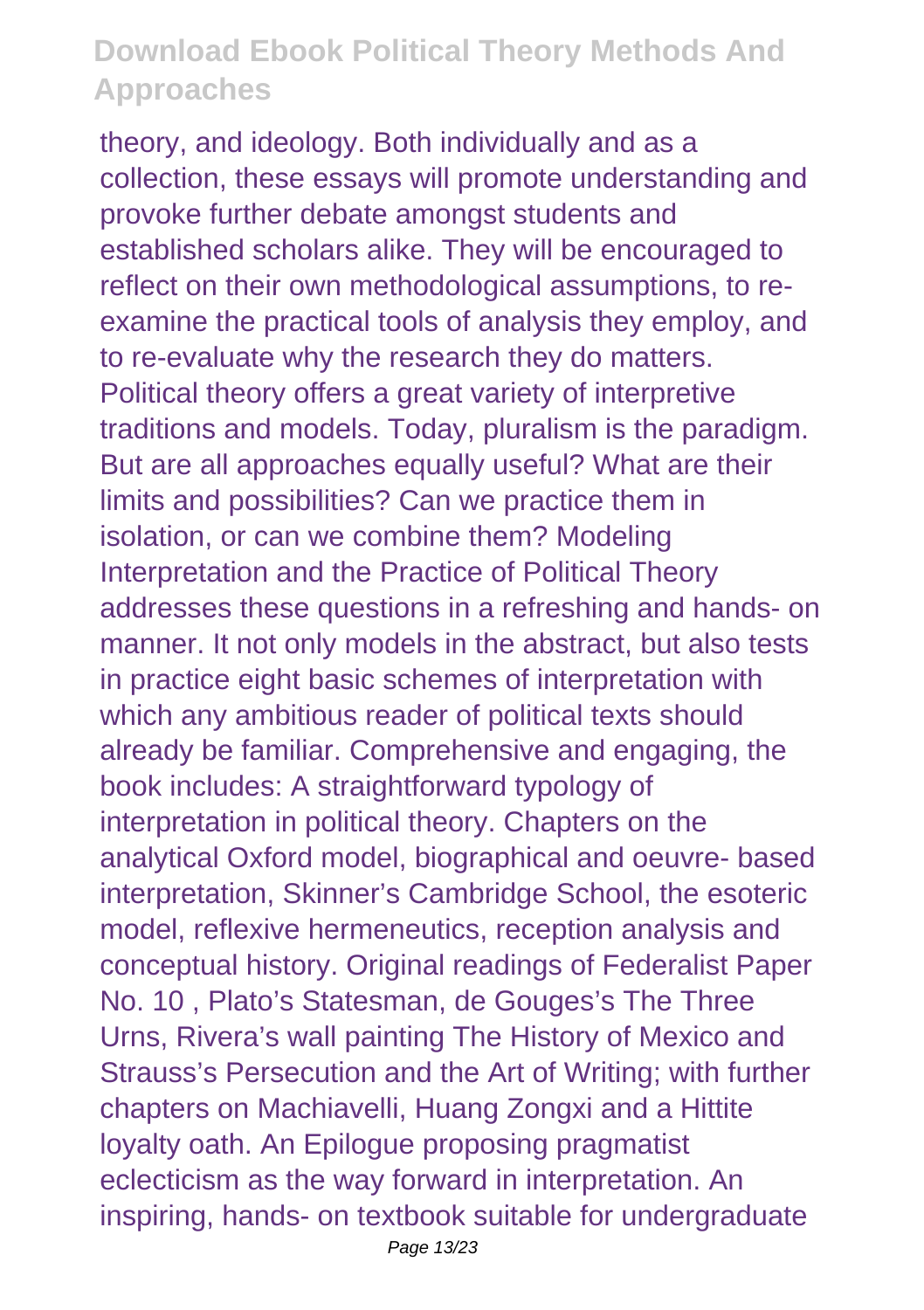and graduate students, as well as experienced scholars of political theory, intellectual history and philosophy interested in learning more about types and models of interpretation, and the challenge of combining them in interpretive practice.

A definitive, comprehensive, and analytically sophisticated treatment of the theory of collective preference

Political Theory: Methods and Approaches is one of the first books to analyze research methods in political theory and political philosophy. Drawing together a distinguished set of contributors, the book asks how political theory should be conducted today and examines the connections between political theory and a range of adjacent disciplines - including moral philosophy, the empirical social sciences, the history of political thought, the world of 'real' politics, critical social theory, and ideology.

`A lucid, comprehensive analysis of normative approaches to international relations, and an original contribution to critical theory' - Andrew Linklater, University of Keele `Hutchings combines a valuable account of the current state of the art with a lucid expositon of her own, highly distinctive, position. This will be required reading for students in international political theory, and indeed anyone interested in normative issues in international relations' - Chris Brown, London School of Economics and Political Science Providing an invaluable overview of the competing schools of thought in traditional and contemporary international theory, this book seeks to path the way forward for new ways of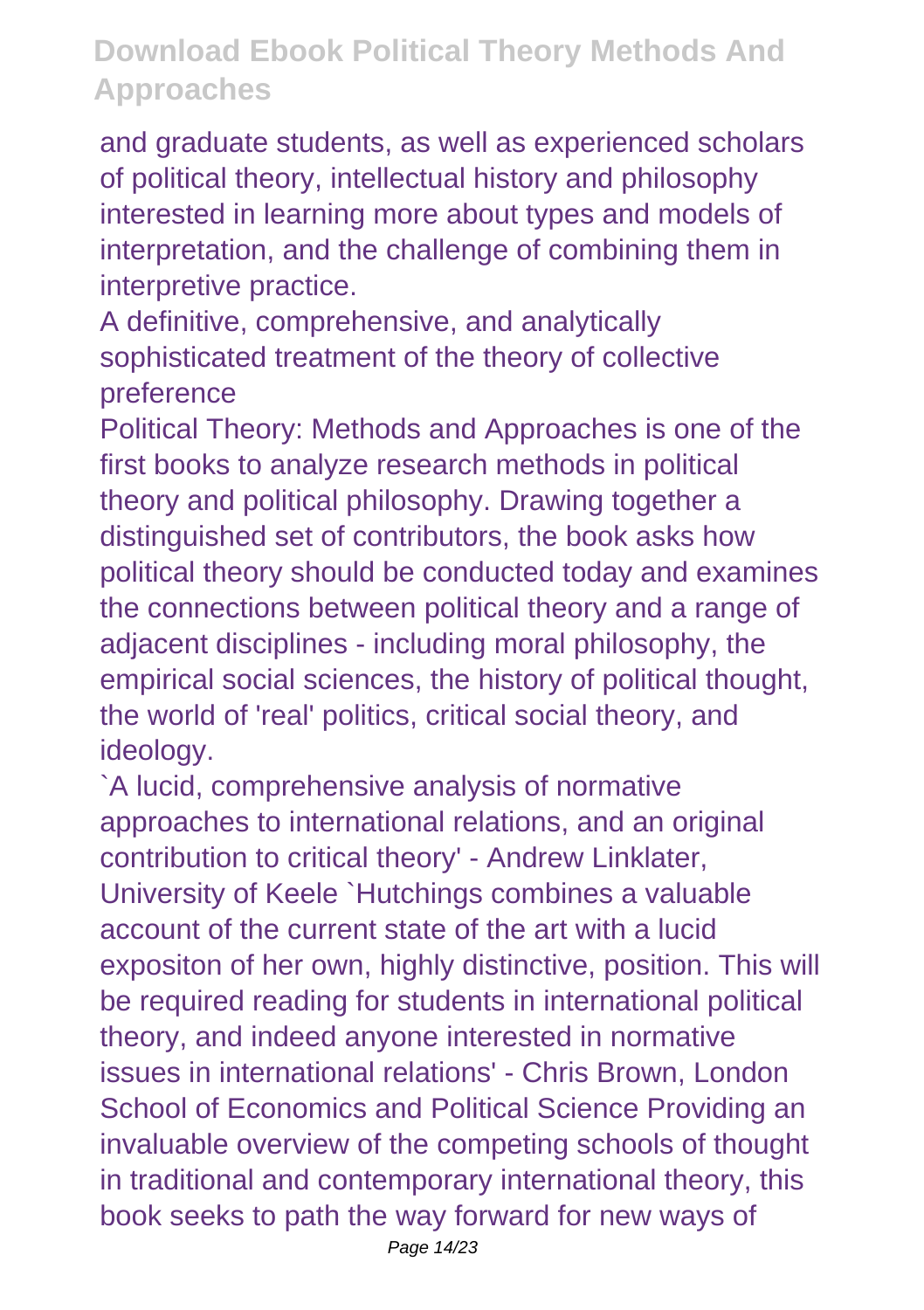thinking about international political morality. First, the role and place of normative theory in the study of international politics is explained before a discussion of mainstream approaches within international relations and applied ethics. Here the student is introduced to the central debates between realists and idealists, and cosmopolitans and communitarians. Second, the conceptual challenges of contemporary approaches in critical theory, postmodernism and feminism are outlined and then used as a platform to develop the author's own Hegelian-Foucauldian approach for doing normative international theory. Third, the insights drawn from each approach are applied to the study of two key topics in contemporary theoretical debate: the right to selfdetermination, and the idea of cosmopolitan democracy, and conclusions drawn for transcending the theoretical deadlock in international relations. Accessibly written and wide-ranging, this text will quickly become essential reading for all students and academics of politics and international relations seeking a deeper understanding of the underlying tensions and future potential of international theory today.

Selected essays of arguably the greatest and most influential historian of ideas of modern times.

This Handbook offers a comprehensive overview of stateof-the-art research methods and applications currently in use in political science. It combines theory and methodology (qualitative and quantitative), and offers insights into the major approaches and their roots in the philosophy of scientific knowledge. Including a comprehensive discussion of the relevance of a host of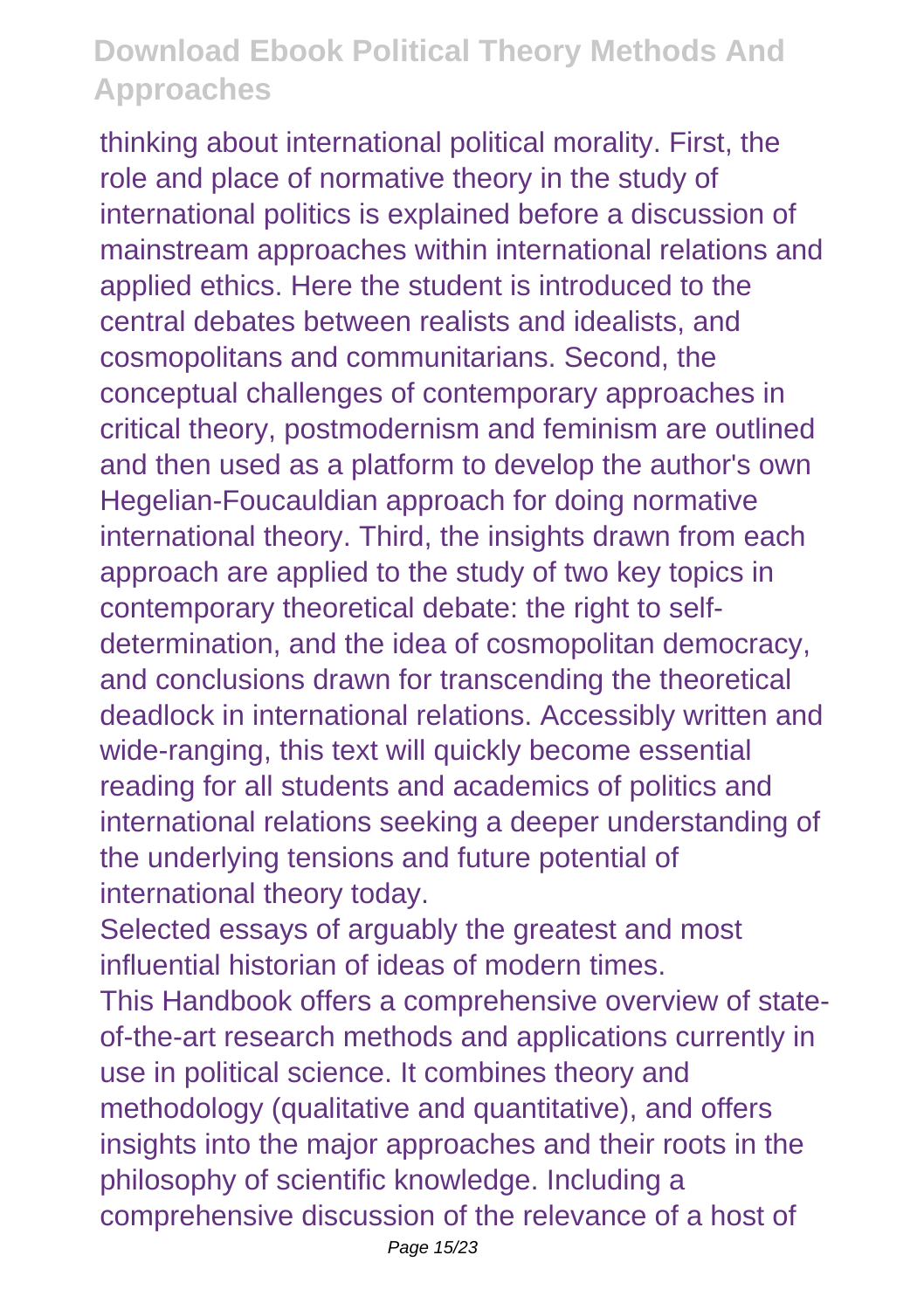digital data sources, plus the dos and don'ts of data collection in general, the book also explains how to use diverse research tools and highlights when and how to apply these techniques.

Political TheoryMethods and ApproachesOxford University Press

The study of politics seems endlessly beset by debates about method. At the core of these debates is a single unifying concern: should political scientists view themselves primarily as scientists, developing ever more sophisticated tools and studying only those phenomena to which such tools may fruitfully be applied? Or should they instead try to illuminate the large, complicated, untidy problems thrown up in the world, even if the chance to offer definitive explanations is low? Is there necessarily a tension between these two endeavours? Are some domains of political inquiry more amenable to the building up of reliable, scientific knowledge than others, and if so, how should we deploy our efforts? In this book, some of the world s most prominent students of politics offer original discussions of these pressing questions, eschewing narrow methodological diatribes to explore what political science is and how political scientists should aspire to do their work.

What does political science tell us about important realworld problems and issues? And to what extent does and can political analysis contribute to solutions? This is the challenge addressed by leading political scientists in this original text which will be essential reading for students and scholars alike.

In a world no longer centered on the West, what should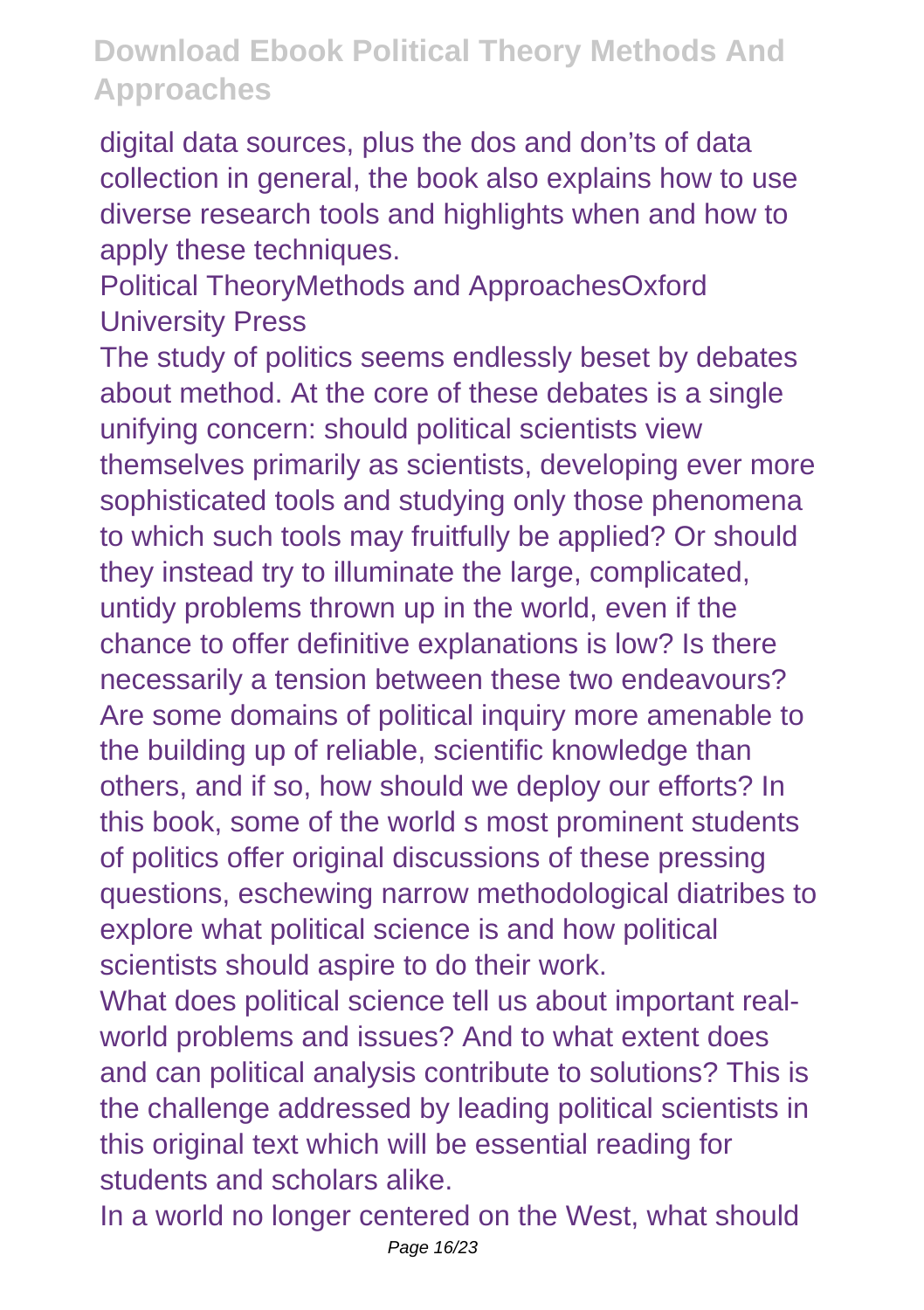political theory become? Although Western intellectual traditions continue to dominate academic journals and course syllabi in political theory, up-and-coming contributions of 'comparative political theory' are rapidly transforming the field. Deparochializing Political Theory creates a space for conversation amongst leading scholars who differ widely in their approaches to political theory. These scholars converge on the belief that we bear a collective responsibility to engage and support the transformation of political theory. In these exchanges, 'deparochializing' political theory emerges as an intellectual, educational and political practice that cuts across methodological approaches. Because it is also an intergenerational project, this book presses us to reimagine our teaching and curriculum design. Bearing the marks of its beginnings in East Asia, Deparochializing Political Theory seeks to de-center Western thought and explore the evolving tasks of political theory in an age of global modernity.

This book proposes a novel approach to practising social and political analysis based on the role of logics. The authors articulate a distinctive perspective on social science explanation that avoids the problems of scientism and subjectivism by steering a careful course between lawlike explanations and thick descriptions. Drawing upon hermeneutics, poststructuralism, psychoanalysis, and post-analytical philosophy, this new approach offers a particular set of logics – social, political and fantasmatic – with which to construct critical explanations of practices and regimes. While the first part of the book critically engages with lawlike,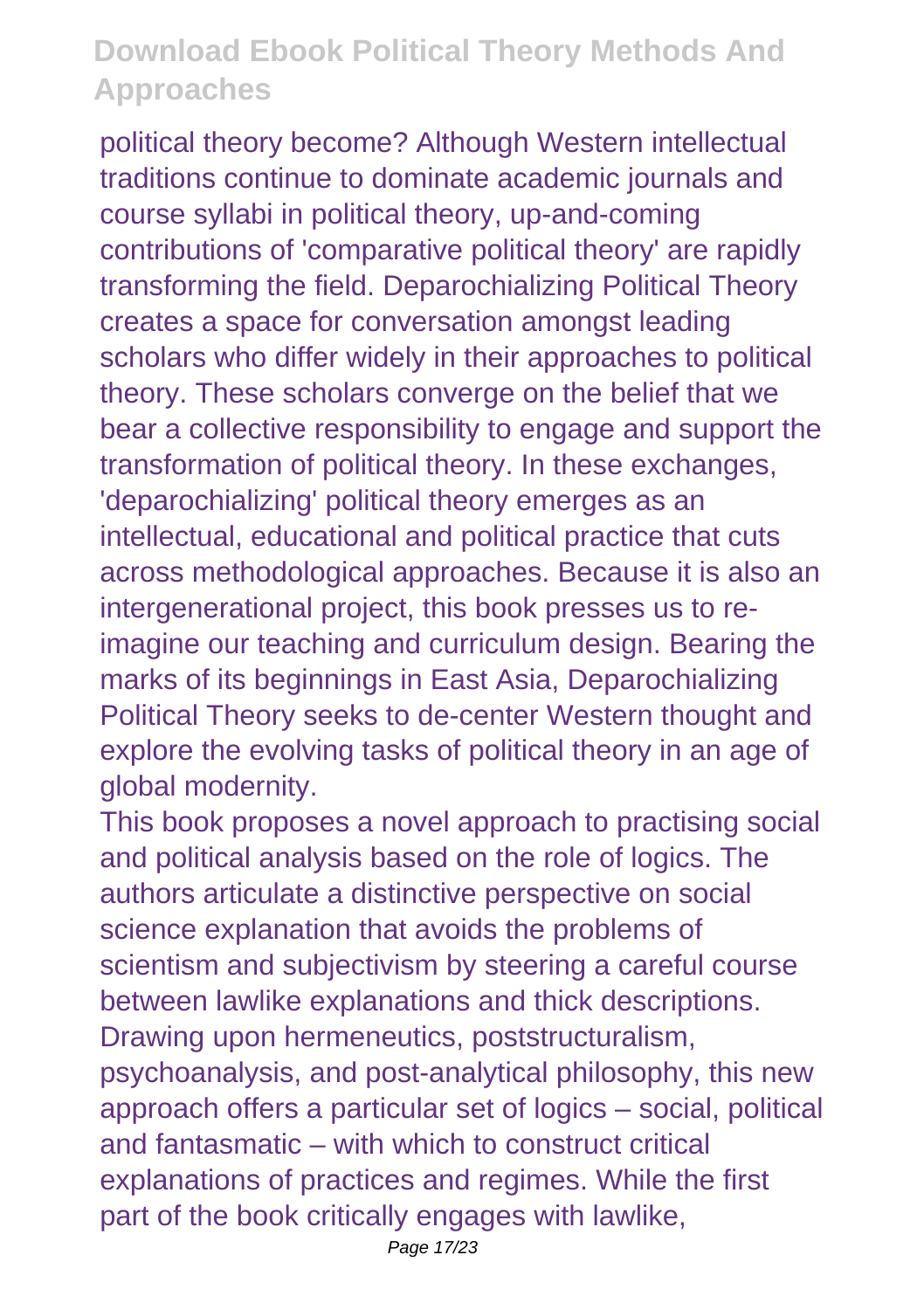interpretivist and causal approaches to critical explanation, the second part elaborates an alternative grammar of concepts informed by an ontological stance rooted in poststructuralist theory. In developing this approach, a number of empirical cases are included to illustrate its basic concepts and logics, ranging from the apartheid regime in South Africa to recent changes in higher education. The book will be a valuable tool for scholars and researchers in a variety of related fields of study in the social sciences, especially the disciplines of political science and political theory, international relations, social theory, cultural studies, anthropology and philosophy.

Political theory draws on a number of different disciplines, such as political science, philosophy, history and law. It is a broad subfield; its practitioners, depending on their background, bring different perspectives and approaches to the study of political thought, which range from historical to normative. Moreover, political theory often draws on the insights of, as well as engages in a dialogue with, social theory, ethics and the philosophy of law. In addition, nowadays, political theory has expanded to include the study of 'the international' (international political theory). For all these reasons, political theory is a core subject taught in a variety of academic departments. Yet, paradoxically, there has been an increasing tendency in the past few years for political theory to be marginalized in the academy. This is because so much academic policy concentrates on the main branches of the disciplines within which political theory falls. Even worse for political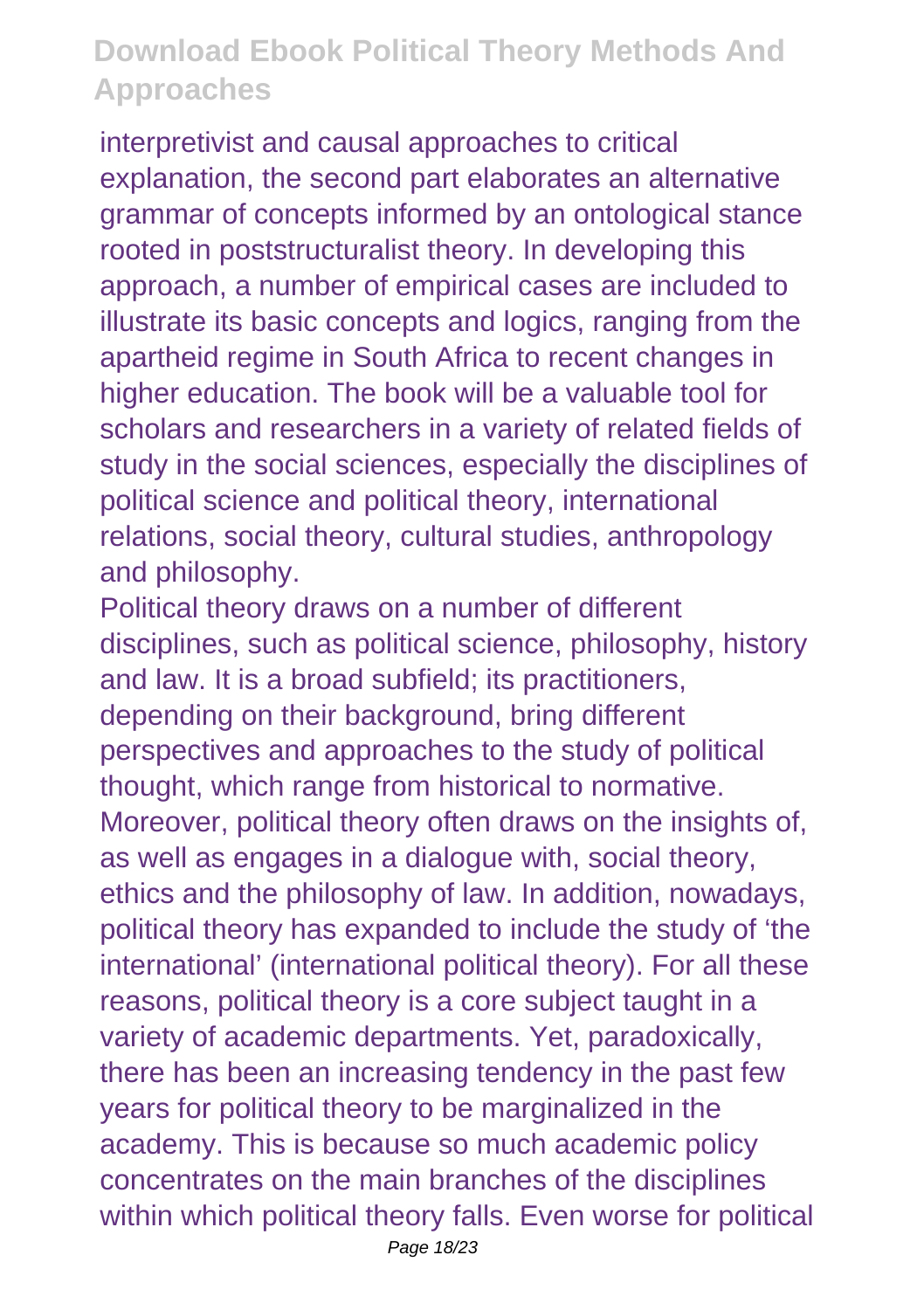theory, social theory and the philosophy of law, or legal philosophy, with which it enters into fruitful dialogue, are themselves 'weak' areas within sociology and law, respectively. The aim of this volume is to address this situation. What are the problems and challenges that political theory faces today? What is its importance as a distinctive branch of enquiry? What are its main concerns? The fact that political thought operates across disciplinary boundaries and often challenges the boundaries of the aforesaid disciplines is one of its greatest strengths.

First published in 1992, A Political Theory Primer is designed as an introductory course for students in the application of game theory to modeling political processes. Examining those very phenomena that power political machineries--elections, legislative and committee processes, and international conflict--the book attempts to answer fundamental questions about their nature and function. Included at the end of each chapter is a set of exercises designed to allow students to practice the construction and analysis of political models. Although the text assumes only training at the basic algebra level, the student who completes a course around this text will be equipped to read nearly all the professional literature that makes use of game-theoretic analysis. Each chapter also contains suggestiosn for further reading for those students who want to broaden their learning and expertise.

This is the first book to explain how to use key methods in analytical political theory. The methods discussed include contractualism, reflective equilibrium, positive political theory,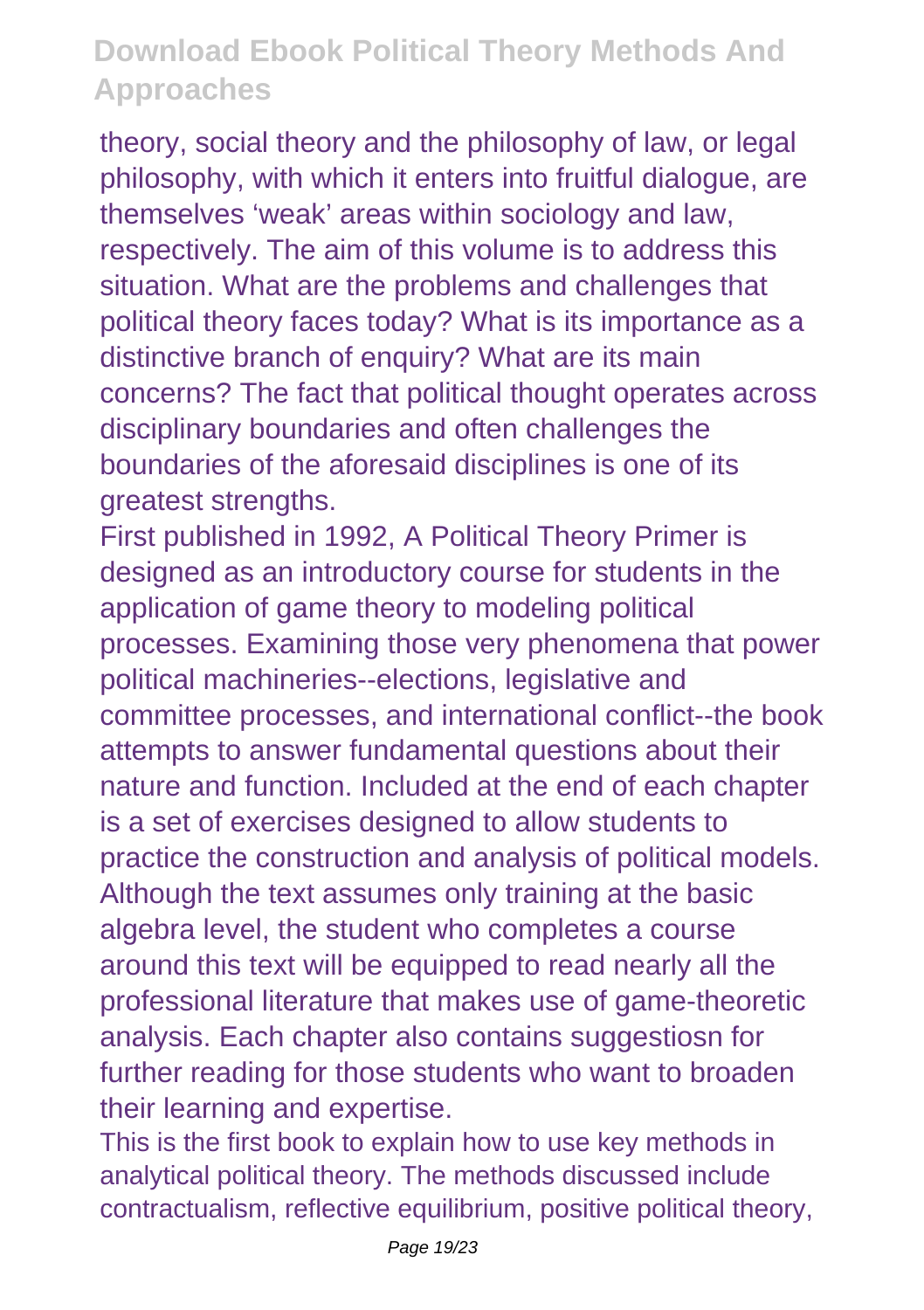thought experiments and ideological analysis. Many discussions of political theory methods describe and justify these methods with little or no discussion of their application, emphasizing 'what is' and 'why do' over 'how to'. This book covers all three. Each chapter explains what kinds of problems in political theory might require researchers to use a particular method, the basic principles behind the method being proposed, and an analysis of how to apply it, including concrete principles of good practice. The book thus summarizes methodological ideas, grouped in one place and made accessible to students, and it makes innovative contributions to research methods in analytical political theory.

Originally published in 1929. This balanced combination of fieldwork, statistical measurement, and realistic applications shows a synthesis of economics and political science in a conception of an organic relationship between the two sciences that involves functional analysis, institutional interpretation, and a more workmanlike approach to questions of organization such as division of labour and the control of industry. The treatise applies the test of fact through statistical analysis to economic and political theories for the quantitative and institutional approach in solving social and industrial problems. It constructs a framework of concepts, combining both economic and political theory, to systematically produce an original statement in general terms of the principles and methods for statistical fieldwork. The separation into Parts allows selective reading for the methods of statistical measurement; the principles and fallacies of applying these measures to economic and political fields; and the resultant construction of a statistical economics and politics. Basic statistical concepts are described for application, with each method of statistical measurement illustrated with instances relevant to the economic and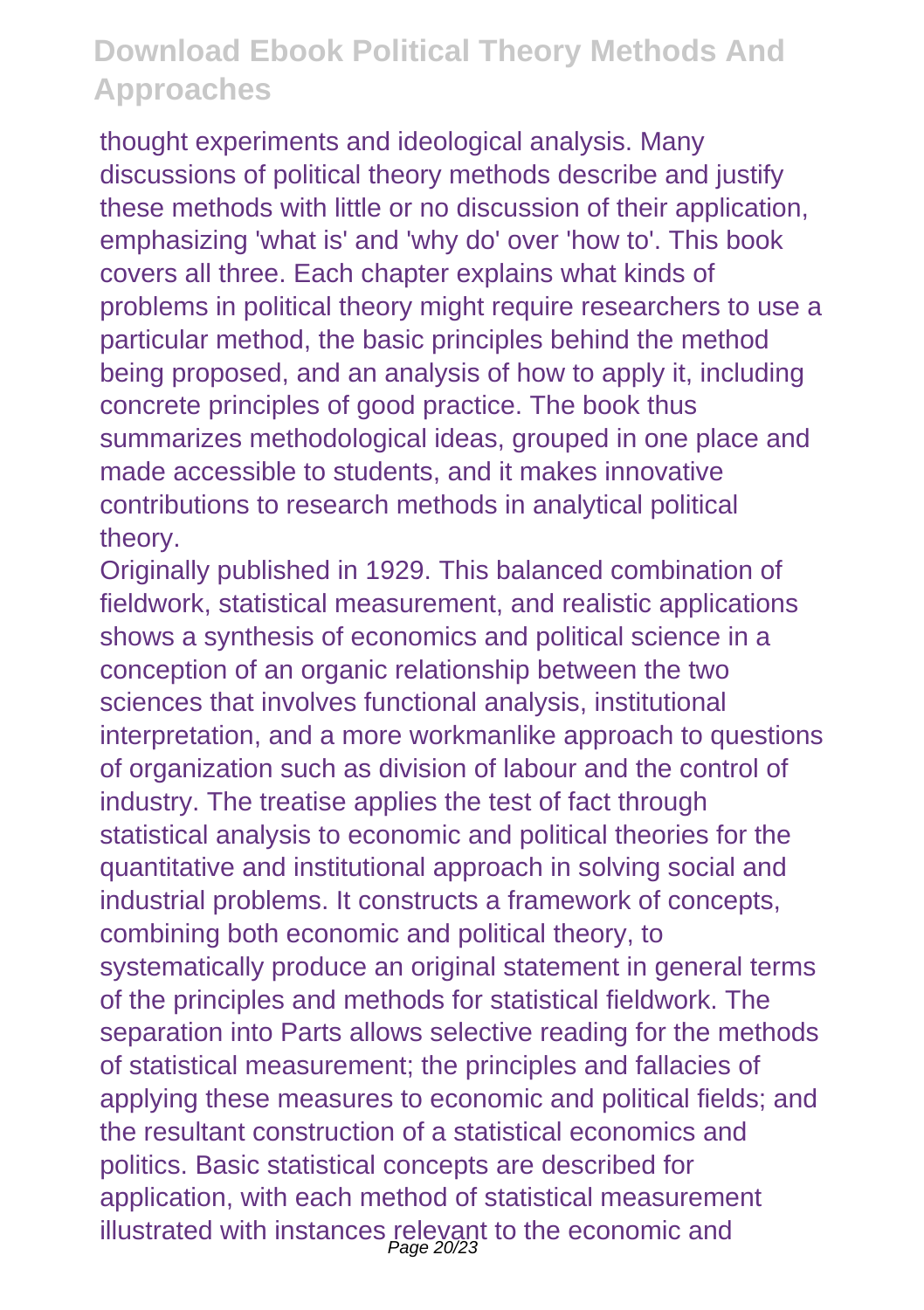political theory discussed and a statistical glossary is included.

This is the most comprehensive guide to the current uses and importance of case study methods in social research. The editors bring together key contributions from the field which reflect different interpretations of the purpose and capacity of case study research. The address issues such as: the problem of generalizing from study of a small number of cases; and the role of case study in developing and testing theories. The editors offer in-depth assessments of the main arguments. An annotated bibliography of the literature dealing with case study research makes this an exhaustive and indispensable guide. `This is a worthwhile book which will be useful to readers. It collects together key sources on a topic which is a "hardy perennial", guaranteeing its relevance for academics, researchers, and students on higher level methods programmes. The editorial contributions are by wellknown authorities in the field, are carefully-constructed, and take a clear position. I would certainly want this book on my shelf' - Nigel Fielding, University of Surrey David Miller explores what justice means for real people and

challenges philosophical theories that ignore the facts of human life.

This is an immensely helpful book for students starting their own research... an excellent introduction to the comparative method giving an authoritative overview over the research process - Klaus Armingeon, University of Bern Doing Research in Political Science is the book for mastering the comparative method in all the social sciences - Jan-Erik Lane, University of Geneva This book has established itself as a concise and well-readable text on comparative methods and statistics in political science I...strongly recommend it. - Dirk Berg-Schlosser, Philipps-University Marburg This thoroughly revised edition of the popular textbook offers an accessible<br>  $\frac{Page 21/23}$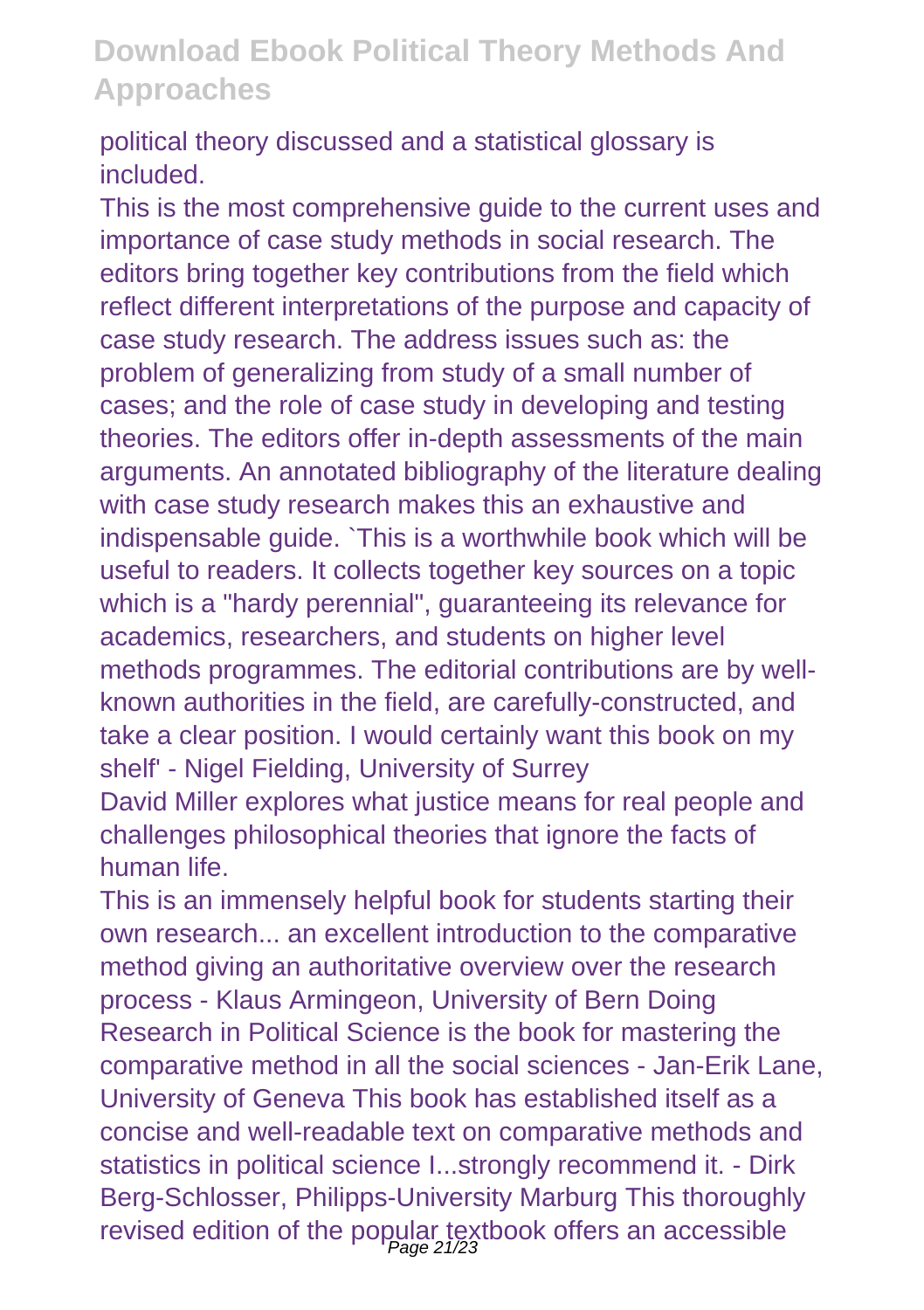but comprehensive introduction to comparative research methods and statistics for students of political science. Clearly organized around three parts, the text introduces the main theories and methodologies used in the discipline. Part 1 frames the comparative approach within the methodological framework of the political and social sciences. Part 2 introduces basic descriptive and inferential statistical methods as well as more advanced multivariate methods used in quantitative political analysis. Part 3 applies the methods and techniques of Parts 1 & 2 to research questions drawn from contemporary themes and issues in political science. Incorporating practice exercises, ideas for further reading and summary questions throughout, Doing Research in Political Science provides an invaluable step-by-step guide for students and researchers in political science, comparative politics and empirical political analysis.

Since the field of International Relations was established almost a century ago, many different theoretical approaches have been developed, each offering distinctive accounts of the world, why it has come to be the way it is, and how it might be made a better place. In this illuminating textbook, leading IR scholar, Stephanie Lawson, examines each of these theories in turn, from political realism in its various forms to liberalism, Marxism, critical theory and more recent contributions from social theory, feminism, postcolonialism and green theory. Taking as her focus the major practical issues facing scholars of international relations today, Lawson ably shows how each theory relates to situations ?on the ground?. Each chapter features case studies, questions for discussion to encourage reflection and classroom debate, guides to further reading and web resources. The study of IR is a profoundly normative enterprise, and each theoretical school has its strengths and weaknesses. Theories of International Relations encourages a critical, reflective